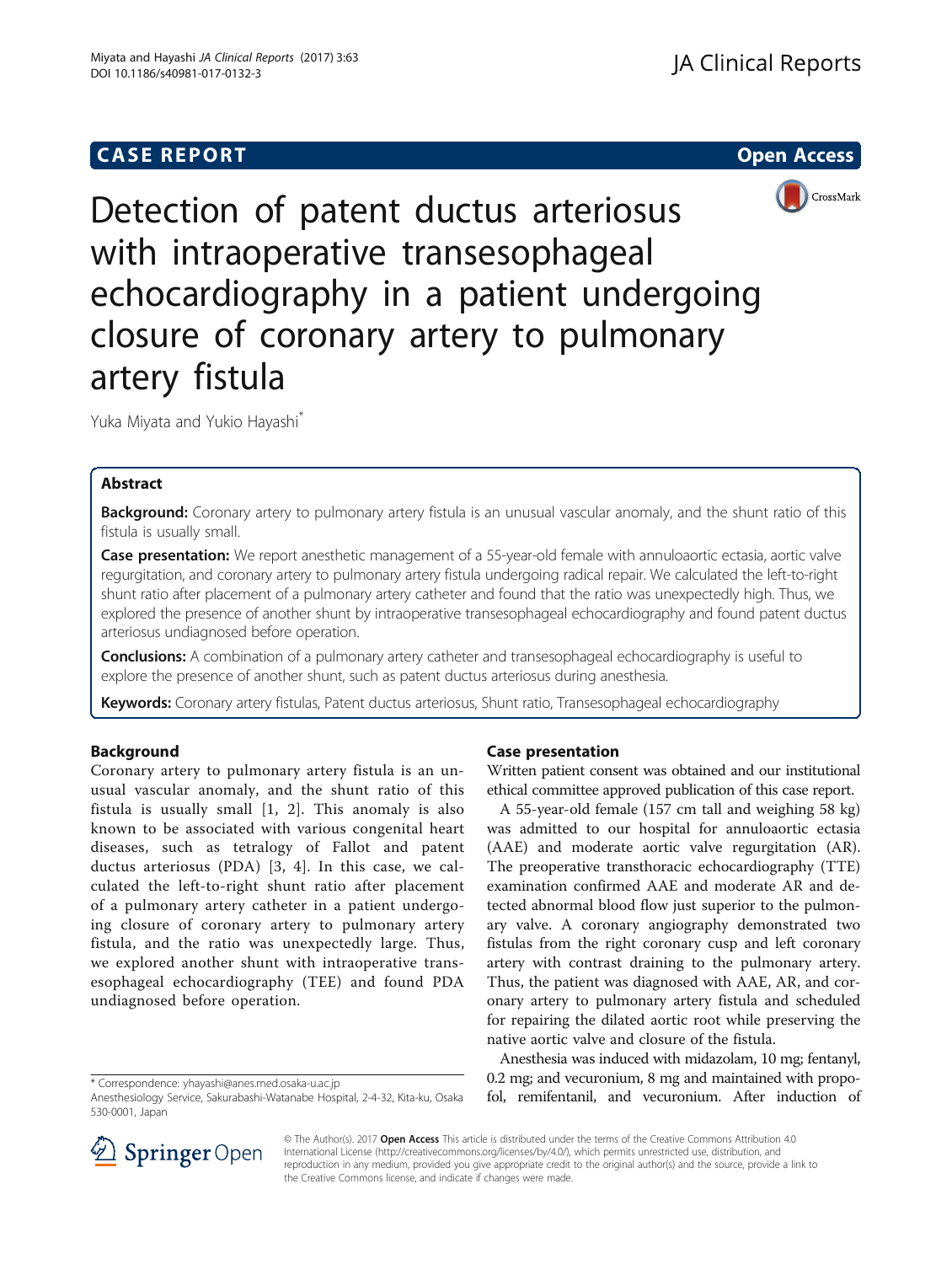anesthesia, a pulmonary artery catheter was placed through the right internal jugular vein and we performed blood sampling from the pulmonary artery, the right atrium, and the radial artery. We detected the oxygen step-up in the pulmonary artery and calculated that pulmonary flow/systemic flow (Qp/Qs) and left-to-right shunt ratio was 1.9 and 46%, respectively (oxygen saturation in the radial artery, the right atrium, and the pulmonary artery is 99.6, 73.3, and 85.5, respectively). Furthermore, we confirmed shunt flow of the coronary artery to pulmonary artery fistula draining to just superior to the pulmonary valve by TEE. Since the calculated values of Qp/Qs and left-to-right shunt ratio were unexpectedly high, we explored the presence of another shunt which had not been detected by preoperative TTE or plain computed tomography. Then, we found abnormal blood flow contrast draining from the descending aorta to the pulmonary trunk with upper esophageal aortic arch short-axis view (Fig. 1). We suspected the presence of PDA and reported it to surgeons, and then, closure of PDA was added to the schedule.

After establishment of cardiopulmonary bypass (CPB), the fistula from the right coronary cusp was found easily on the heart and it drained to the pulmonary artery. We tried to snare the fistula and confirmed no ECG changes, and then, we ligated this fistula. Then, the aorta was cross-clamped and the heart was arrested. The surgical findings after incision of the pulmonary main truncus included two orifices at just superior to the pulmonary valve and at the roof of the pulmonary trunk. The former orifice was drained from the fistula from the right and left coronary artery. After cardiac arrest, significant blood flow was noted through the latter orifice, so we considered that the latter orifice was drained from PDA. These orifices were closed, and then, repairing the dilated aortic root while preserving the native aortic valve was performed. Weaning from CPB was uneventful. We confirmed no residual shunt by TEE and calculated Qp/Qs as 1.0.



Fig. 1 Perioperative transesophageal echocardiography. Abnormal blood flow contrast draining from the descending aorta to the pulmonary trunk with upper esophageal aortic arch short-axis view

## **Discussion**

Coronary artery to pulmonary artery fistula is a relatively unusual congenital anomaly and occurs in about 0.2 to 0.4% of patients with a congenital heart disease [\[1, 3](#page-2-0), [4](#page-2-0)]. It has been reported that this anomaly is found in 0.3~1.3% of patients undergoing coronary angiography [[2, 3](#page-2-0), [5](#page-2-0)]. It has been reported that patients with this anomaly is also found in association with another congenital anomaly, including atrial septal defect, tetralogy of Fallot, PDA, ventricular septal defect, pulmonary atresia, and so on [\[1](#page-2-0), [4\]](#page-2-0).

When the drainage site of the coronary fistula is the pulmonary artery, the shunt ratio is generally small [\[2\]](#page-2-0). However, in the present case, the shunt ratio after induction of anesthesia was 46%, suggesting the presence of another shunt which had not been detected before operation; so, we explored shunt blood flow around the pulmonary artery and cardiac chambers and find PDA. Although the application of the pulmonary artery catheter during cardiac surgery is controversial [[6\]](#page-2-0), the catheter was useful in this case, because calculation of Qp/Qs and the shunt ratio was done easily and it may be a good trigger to explore another shunt undiagnosed before operation.

The echocardiographic diagnosis of PDA was made by direct visualization of a shunt flow in the duct draining from the descending aorta to pulmonary trunk. However, it is usually difficult to show clearly the structure of PDA and the flow by TTE in adult patients, because PDA is far from the transducer on the chest wall and there is interference from lung tissue and ribs. On the contrary, TEE has a much better window to the posterior structures of thorax. A previous report by Shyu et al. [\[7](#page-2-0)] demonstrated that TEE was more sensitive and specific in the diagnosis of PDA than TTE in adult patients. Thus, we should not hesitate to explore the presence of PDA, even if we did not diagnose PDA with preoperative TTE.

## Conclusions

The placement of a pulmonary artery catheter is useful to calculate Qp/Qs and the shunt ratio in patients with left-to-right shunt after induction of anesthesia, and we should explore the presence of another shunt, such as PDA, with TEE in patients with coronary fistulas, when Qp/Qs and shunt ratio after induction of anesthesia is unexpectedly high.

#### Abbreviations

AAE: Annuloaortic ectasia; AR: Aortic valve regurgitation; CPB: Cardiopulmonary bypass; PDA: Patent ductus arteriosus; Qp/ Qs: Pulmonary flow/systemic flow; TEE: Transesophageal echocardiography; TTE: Transthoracic echocardiography

Acknowledgements

None.

Funding None.